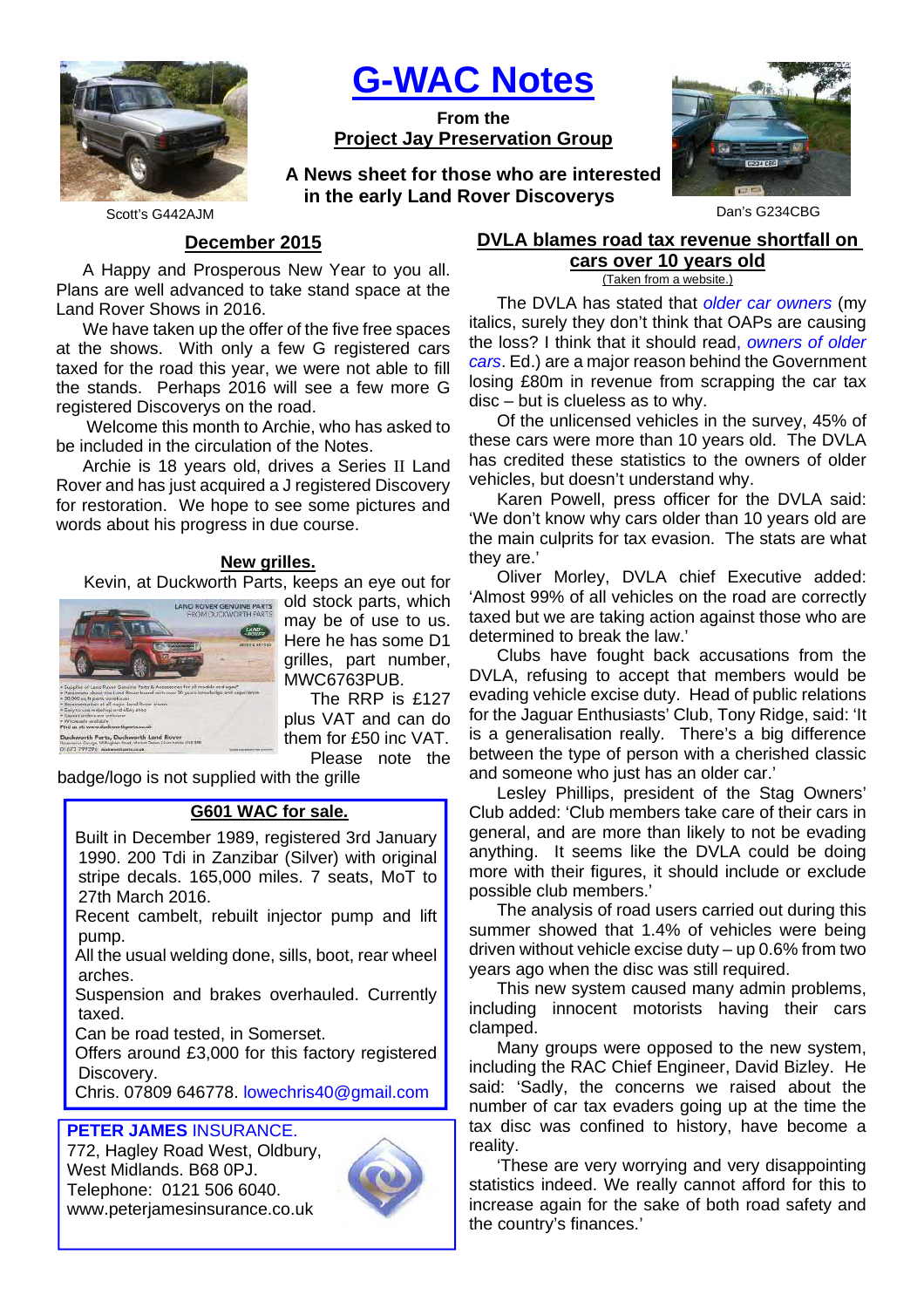# **A tale of Land Rovers and an early Discovery saved from the scrap-man.**

Through a good friend, I heard of an "early three door 200 Tdi that was going to be scrapped" along with some other Land Rovers, so I asked for photos.

The photos arrived and the remains of a number plate showed a "G registration," which sparked my latent interest, heredity I think, and before long a deal had been done and this poor old Discovery, G436GUY, was delivered on a trailer to my place of work.

As you see the photos you will realise that my



initial reaction was a reality check, but I know that I am determined when I put my mind to something, and that this Discovery will be restored to regular use with some personal touches added, and a budget rebuild that I will do myself.

It had been used for many years as a farm hack off the road. Almost without exception every single body panel had dents, dings, paintwork damage and parts ripped off on gateposts and walls no doubt. The interior had a genuine rat look as it looked like a family of rodents had lived in it and, I believe, rat families can get quite large.

Over the space of a couple of weeks the Disco was power washed, hosed out and disinfected as





much as possible to reveal more damage, rust and lots of broken and missing parts. A challenge or madness some might say.

Both axles were damaged, some suspension components broken and about a ton of farm soil lodged in the under body.

On the plus side the 200 Tdi engine started first time, every-time, and with a new battery installed "big red" would move under her own steam.

I replaced the rear door and driver's door, so she's started to look more like a Discovery than a scrap-yard breaker. More recently I've started to cut out the rust (both sills, both front floor foot-wells, complete rear floor and body mountings) ready for welding and repair panels. I have serviced the engine, rebuilt the front axle and started amassing the replacement parts needed to get it MoT'd next year

All this because Land Rovers are in my blood. My earliest childhood memory of vehicles were the Series Land Rovers my Dad used as an Agricultural engineer in the Gloucestershire / Worcestershire area. My Dad is still alive and often reminds me that for years I did not believe him when he told me the first Landy he saw had the steering wheel in the

> middle! The first Land Rover he used was as a farm mechanic in Dorset, in the late 1940's. He had one of the very first Series Land Rovers, and used to write a monthly report on it to The Rover Car Company.

> When I was 13 years old I bought a Series I 80" from a local farm and rebuilt/ resprayed, but as an adult, I strayed off the Land Rover path with a large collection of classic cars that came and went.

> My lovely wife, Julie, got me back on track a few years ago with a Series IIa 109 (50th birthday present) for restoration, and since then I've had a few Land Rovers of various types, but believe the Discovery II and 300's are the very best for all round practical use.

> > Andy.